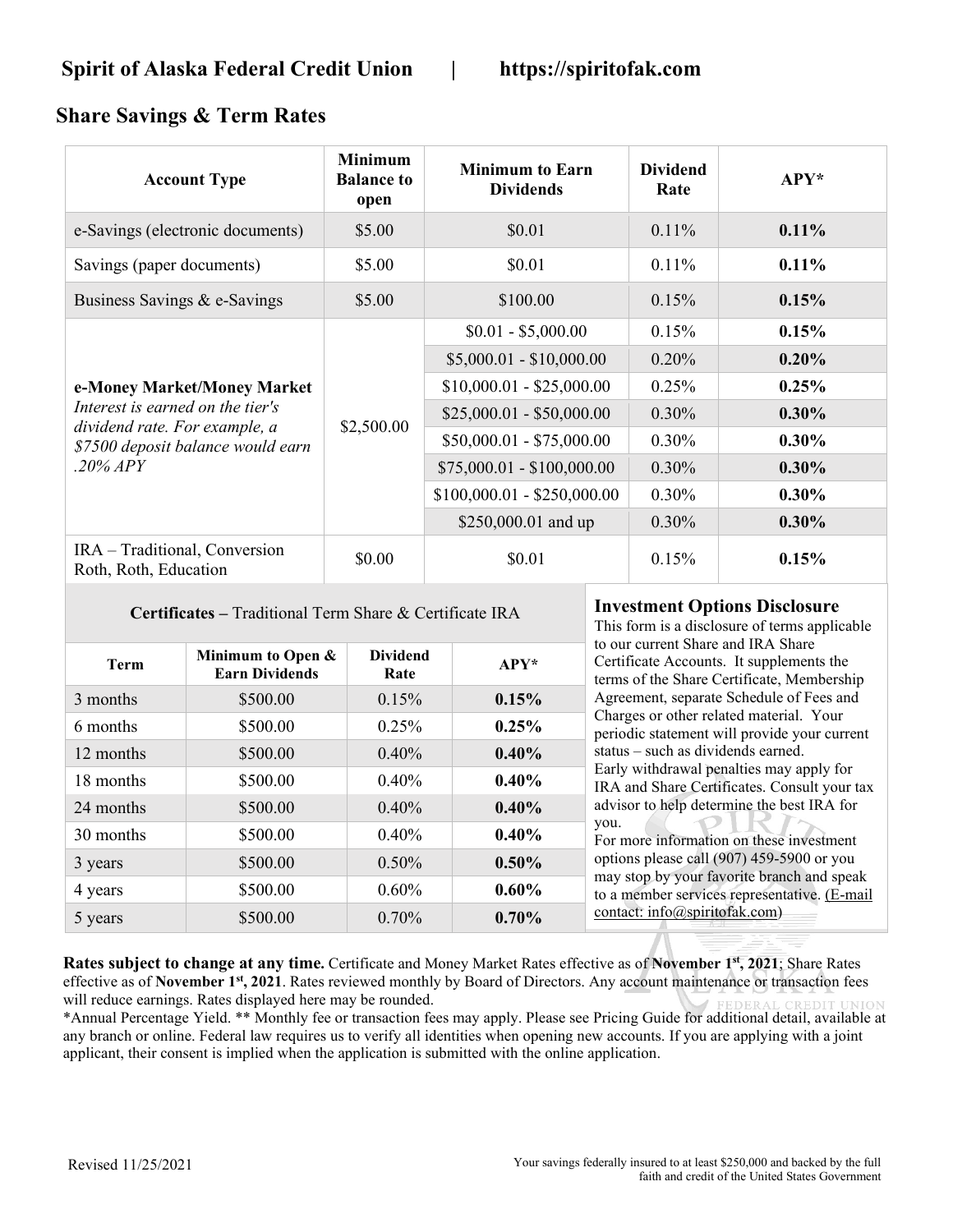| <b>Account Type</b>                                           | <b>Minimum Balance</b><br>to open | <b>Minimum to Earn</b><br><b>Dividends</b>     | <b>Dividend</b><br>Rate | APY*                 |
|---------------------------------------------------------------|-----------------------------------|------------------------------------------------|-------------------------|----------------------|
| Prestige Checking $(55 + \text{years})$                       | \$0.00                            | N/A                                            | N/A                     | N/A                  |
| Prime Checking**<br>Monthly fee waived with \$250<br>balance  | \$0.00                            | $$1,000.00 - $10,000.00$<br>\$10,000.01 and up | 0.10%<br>0.05%          | $0.10\%$<br>$0.05\%$ |
| EZ Checking**<br>(electronic only, paperless account)         | \$0.00                            | N/A                                            | N/A                     | N/A                  |
| Simple Checking**<br>Monthly fee waived with \$250<br>balance | \$0.00                            | N/A                                            | N/A                     | N/A                  |
| Pocket Cache Checking<br>$(13-17 \, \text{yrs.})$             | \$0.00                            | N/A                                            | N/A                     | N/A                  |
| Basic Business/Nonprofit<br>Checking**                        | \$0.00                            | N/A                                            | N/A                     | N/A                  |
| Business Prime Checking**                                     | \$0.00                            | \$0.01                                         | 0.25%                   | 0.25%                |

## **Checking Account Rates**

**Rates subject to change at any time.** Checking account rates effective as of **July 15, 2020**. Rates reviewed monthly by Board of Directors. Any account maintenance or transaction fees will reduce earnings. Rates displayed here may be rounded.

\*Annual Percentage Yield. \*\* Monthly fee or transaction fees may apply. Please see Pricing Guide for additional detail, available at any branch or online. Federal law requires us to verify all identities when opening new accounts. If you are applying with a joint applicant, their consent is implied when the application is submitted with the online application.

Revised 7/15/2020